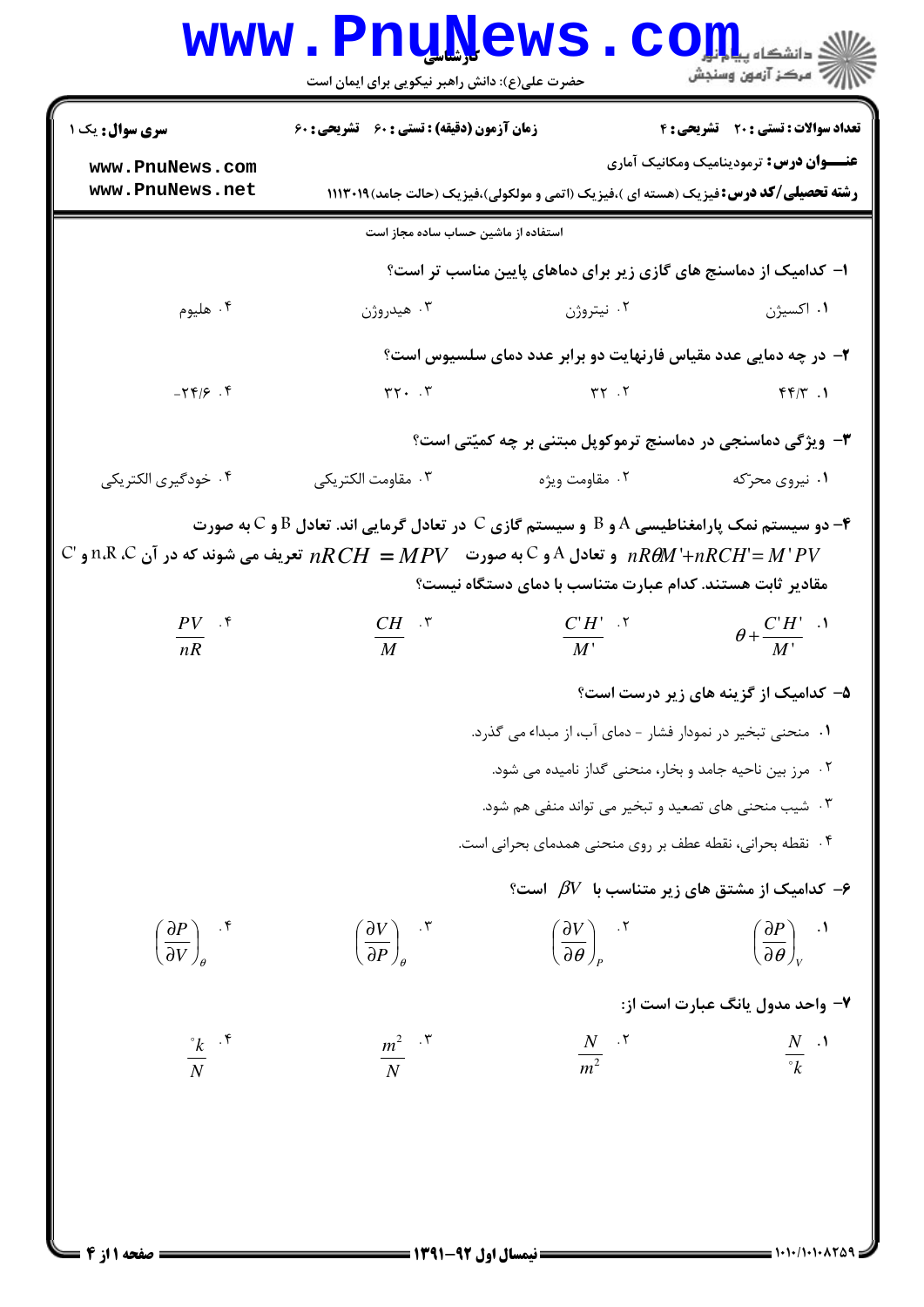|                                                                                                                                                                      | <b>LLV</b><br>حضرت علی(ع): دانش راهبر نیکویی برای ایمان است |                                                                                              | د دانشکاه پ <mark>یا ب</mark> ا ت <mark>و</mark><br>بِ ۖ مرڪز آزمون وسنڊش             |  |  |
|----------------------------------------------------------------------------------------------------------------------------------------------------------------------|-------------------------------------------------------------|----------------------------------------------------------------------------------------------|---------------------------------------------------------------------------------------|--|--|
| <b>سری سوال : ۱ یک</b><br>www.PnuNews.com<br>www.PnuNews.net                                                                                                         | زمان آزمون (دقیقه) : تستی : 60 ٪ تشریحی : 60                | <b>رشته تحصیلی/کد درس:</b> فیزیک (هسته ای )،فیزیک (اتمی و مولکولی)،فیزیک (حالت جامد) ۱۱۱۳۰۱۹ | تعداد سوالات : تستى : 20 تشريحي : 4<br><b>عنـــوان درس:</b> ترمودینامیک ومکانیک آماری |  |  |
| دامیک از گزینه های زیر بیانگر "کار مربوط به افزایش ایستاوار و همدمای فشار وارد بر یک جسم جامد" است؟ ( $\rho$ جرم $\to$<br>حجمی، m جرم و k ضریب سختی مادّه جامد است.) |                                                             |                                                                                              |                                                                                       |  |  |
| $-nR\theta\ln\left(\frac{P_fV_f}{P_iV_i}\right)^{-\dagger}$                                                                                                          | $\frac{mk}{2\rho}(P_f^2 - P_i^2)^{-\tau}$                   | $\frac{P_f V_f - P_i V_i}{\gamma - 1}$ . T                                                   | $\frac{2\rho}{mk}(P_f^2 - P_i^2)^{-1}$                                                |  |  |
| اگر در یک مادّه پارامغناطیسی $M^{\,2}\,$ $H=\dfrac{\alpha}{\mu_0}$ باشد ( $\alpha$ ثابت و $\mu_0$ ضریب نفوذپذیری مغناطیسی)، در این صورت کار $\mu_0$                  |                                                             |                                                                                              |                                                                                       |  |  |
|                                                                                                                                                                      |                                                             | لازم برای افزایش آهنربایش مادّه از حالت مغناطش صفر به مقدار $M^2_{\,0}$ برابر است با:        |                                                                                       |  |  |
| $\frac{\alpha}{3}M_0^{3}$ . f                                                                                                                                        | $\alpha M_0^2$ . $\zeta$                                    | $\frac{\alpha^2}{2\mu_0^2} M_0^4$ .                                                          | ۰۱ صفر<br>-                                                                           |  |  |
| ۱۰- اتاقی با چهار لامپ ۱۰۰ واتی روشن می شود. با این فرض که ۹۰٪ انرژی به گرما تبدیل شود، در مدت یک ساعت چقدر گرما<br>(به ژول) به اتاق داده می شود؟                    |                                                             |                                                                                              |                                                                                       |  |  |
| $1.3 \times 10^{9}$ . f                                                                                                                                              | $13\times10^{9}$ . $\degree$                                | $1.3 \times 10^{6}$ .                                                                        | $13\times10^{6}$ .                                                                    |  |  |
|                                                                                                                                                                      |                                                             | 1۱– کدام یک از گزینه ها مفهوم در آشامندگی را بیان می کند؟                                    |                                                                                       |  |  |
|                                                                                                                                                                      | <b>۲ . انرژی تابشی همسانگرد جذب شده</b>                     |                                                                                              | ۰۱ انرژی تابشی همسانگرد تابیده شده                                                    |  |  |
| ۰۴ کسری از کل انرژی تابشی همسانگرد جذب شده<br>۰۳ کسری از کل انرژی تابشی همسانگرد تابیده شده                                                                          |                                                             |                                                                                              |                                                                                       |  |  |
|                                                                                                                                                                      |                                                             | ۱۲- در گستره فشارهای پایین حاصل ضرب فشار و حجم در بسط ویریال، چه نسبتی با عکس فشار دارد؟     |                                                                                       |  |  |
| <b>4 . توانی با نمای مثبت</b>                                                                                                                                        | ۰۳ توانی با نمای منفی                                       | ۰۲ خطی                                                                                       | ۰۱ نمایی                                                                              |  |  |
| ۱۳- در یک سانتیمتر مکعب از یک گاز ایده آل که در فشار ۱۰۰ پاسکال و دمای ۲۲۰ درجه کلوین قرار دارد، چند مول گاز وجود<br>$R = 8.3$ $J/mol^{\circ}k$ دارد؟                |                                                             |                                                                                              |                                                                                       |  |  |
| $0.547 \times 10^{-8}$ .                                                                                                                                             | $54.7\times10^{-8}$ . $\sqrt{ }$                            | $547 \times 10^{-8}$ .                                                                       | $5.47 \times 10^{-8}$ .                                                               |  |  |
|                                                                                                                                                                      |                                                             | ۱۴- کدام یک از عبارت های زیر در دمای ثابت برای یک گاز کامل همواره برقرار است؟                |                                                                                       |  |  |
| $\frac{\partial U}{\partial P} \leq 0$                                                                                                                               | $\frac{\partial U}{\partial P} > 0$ .                       | $\frac{\partial U}{\partial P} = 0$                                                          | $\frac{\partial U}{\partial P}$ < 0 <sup>.1</sup>                                     |  |  |
|                                                                                                                                                                      |                                                             |                                                                                              |                                                                                       |  |  |

1.1.1.1.1.209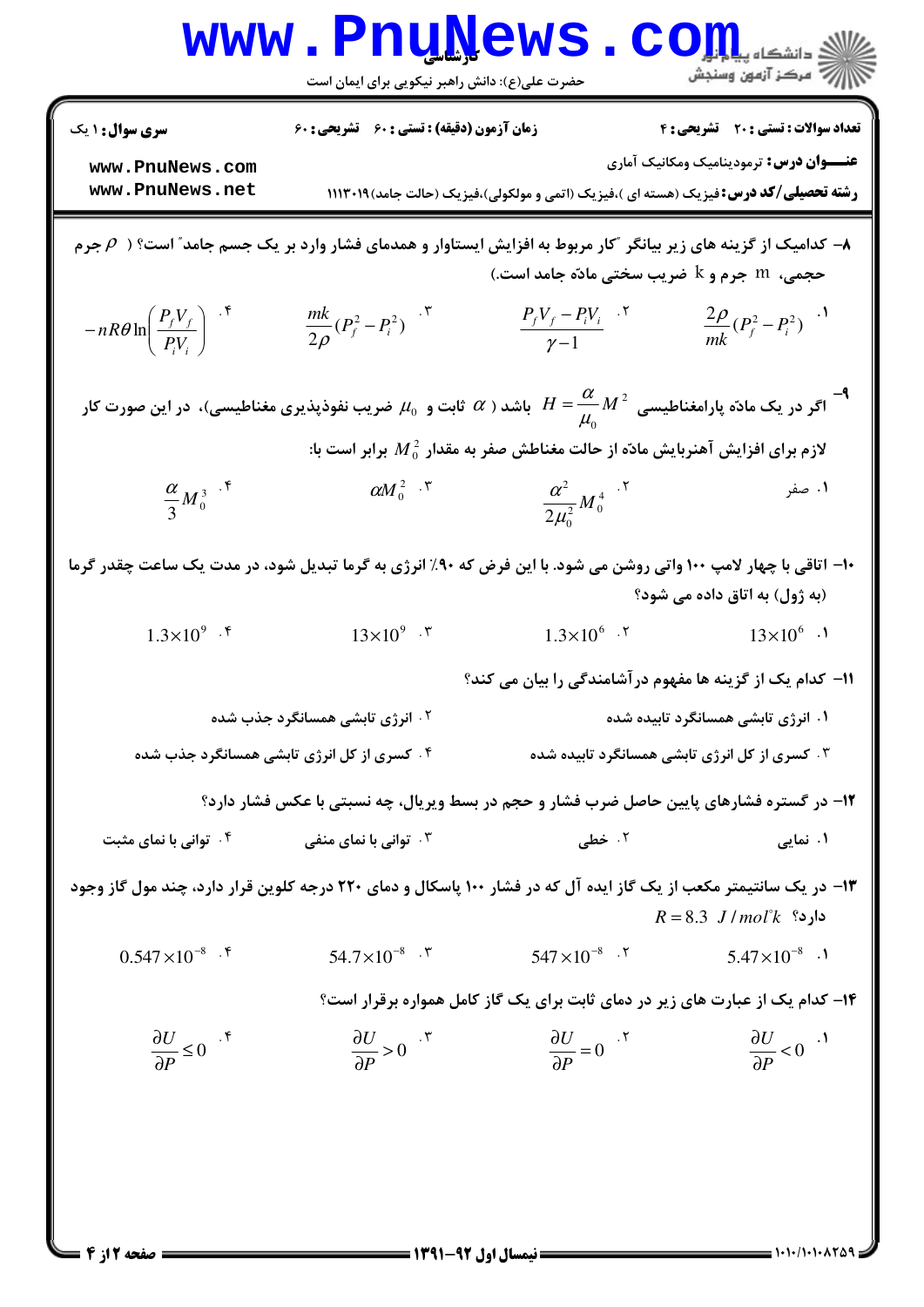| <b>WWW</b>                                                                                                                                          | <b>Trine</b><br>حضرت علی(ع): دانش راهبر نیکویی برای ایمان است                                 |                                                | د دانشکاه پ <b>یا ب<sup>ا</sup> تو<mark>ر</mark></b><br>رِ ۖ مرڪز آزمون وسنڊش |  |  |
|-----------------------------------------------------------------------------------------------------------------------------------------------------|-----------------------------------------------------------------------------------------------|------------------------------------------------|-------------------------------------------------------------------------------|--|--|
| <b>سری سوال : ۱ یک</b>                                                                                                                              | زمان آزمون (دقیقه) : تستی : ۶۰٪ تشریحی : ۶۰                                                   |                                                | <b>تعداد سوالات : تستی : 20 تشریحی : 4</b>                                    |  |  |
| www.PnuNews.com<br>www.PnuNews.net                                                                                                                  | <b>رشته تحصیلی/کد درس:</b> فیزیک (هسته ای )،فیزیک (اتمی و مولکولی)،فیزیک (حالت جامد)۱۱۱۳۰۱۹ ( |                                                | <b>عنـــوان درس:</b> ترمودینامیک ومکانیک آماری                                |  |  |
|                                                                                                                                                     |                                                                                               |                                                |                                                                               |  |  |
|                                                                                                                                                     |                                                                                               |                                                | <b>۱۵</b> – کدام گزینه درست <u>نیست؟</u>                                      |  |  |
|                                                                                                                                                     |                                                                                               |                                                | ۱. انتقال کار به گرما می تواند دائمی باشد.                                    |  |  |
|                                                                                                                                                     | ۰۲ در حالت تبدیل کار به گرما بازده ماشین ۱۰۰٪ است.                                            |                                                |                                                                               |  |  |
| ۰۳ کار همواره می تواند به گرما تبدیل شود بدون اینکه حالت دستگاه را تغییر دهد.                                                                       |                                                                                               |                                                |                                                                               |  |  |
| ۰۴ در انبساط همدمای یک گاز، گرما بدون تغییر حالت گاز، کاملاً به کار تبدیل می شود.                                                                   |                                                                                               |                                                |                                                                               |  |  |
| ۱۶- کدام گزینه مربوط به فرآیند برگشت ناپذیری مکانیکی خارجی است؟                                                                                     |                                                                                               |                                                |                                                                               |  |  |
|                                                                                                                                                     | ۱. انبساط آزاد یک گاز                                                                         |                                                |                                                                               |  |  |
|                                                                                                                                                     |                                                                                               |                                                | ۰۲ پسماند مغناطیسی یک مادّه عایق                                              |  |  |
|                                                                                                                                                     |                                                                                               |                                                | ۰۳ صدای یک سیم تحت کشش پس از بریده شدن                                        |  |  |
|                                                                                                                                                     |                                                                                               |                                                | ۰۴ بهم زدن نامنظّم مایع چسبنده ای که در تماسّ با یک منبع است.                 |  |  |
|                                                                                                                                                     |                                                                                               |                                                | ا— عبارت تبدیل U+PV مربوط به کدام انرژی می باشد؟ $\blacksquare$               |  |  |
| ۰۴ پتانسیل بزرگ                                                                                                                                     | ۰۳ آنتالپی                                                                                    | ۰۲ گیبس                                        | ١. هلمهولتز                                                                   |  |  |
| ا— ظرفیت گرمایی ویژه یک دستگاه ترمودینامیکی که تابع افراز آن به صورت $\alpha T^{7/2}$ تعریف می شود ( $\alpha$ ثابت است)، $\bullet$<br>كدام مى باشد؟ |                                                                                               |                                                |                                                                               |  |  |
| $\frac{1}{2} N k_B$ . $\zeta$                                                                                                                       | $\frac{3}{2} N k_B$ $\cdot$ $\cdot$                                                           | $\frac{5}{2} N k_B$ . <sup>7</sup>             | $\frac{7}{2} N k_B$ .                                                         |  |  |
|                                                                                                                                                     |                                                                                               | ۱۹- ضریب اتمیسیته گاز دو اتمی هیدروژن چند است؟ |                                                                               |  |  |
| $\frac{7}{5}$ . f                                                                                                                                   | $rac{5}{7}$ . r                                                                               | $rac{5}{3}$ . T                                | $\frac{3}{5}$ .                                                               |  |  |
| ۲۰- تعداد راه هایی که می توان ۴ ذرّه تمیزپذیر را بین دو حالت کوانتومی و یک ذرّه را بین چهار حالت کوانتومی قرار داد، کدام                            |                                                                                               |                                                |                                                                               |  |  |
|                                                                                                                                                     |                                                                                               |                                                | است؟                                                                          |  |  |
| 99.7                                                                                                                                                | 5F.                                                                                           | $rr - 5$                                       | 18.1                                                                          |  |  |
|                                                                                                                                                     |                                                                                               |                                                |                                                                               |  |  |
|                                                                                                                                                     |                                                                                               |                                                |                                                                               |  |  |
|                                                                                                                                                     |                                                                                               |                                                |                                                                               |  |  |
|                                                                                                                                                     |                                                                                               |                                                |                                                                               |  |  |

4 L .

51

 $\blacksquare$  )  $\cdot$  )  $\cdot$  )  $\cdot$  )  $\cdot$   $\wedge$   $\tau$   $\vartriangle$   $\circ$